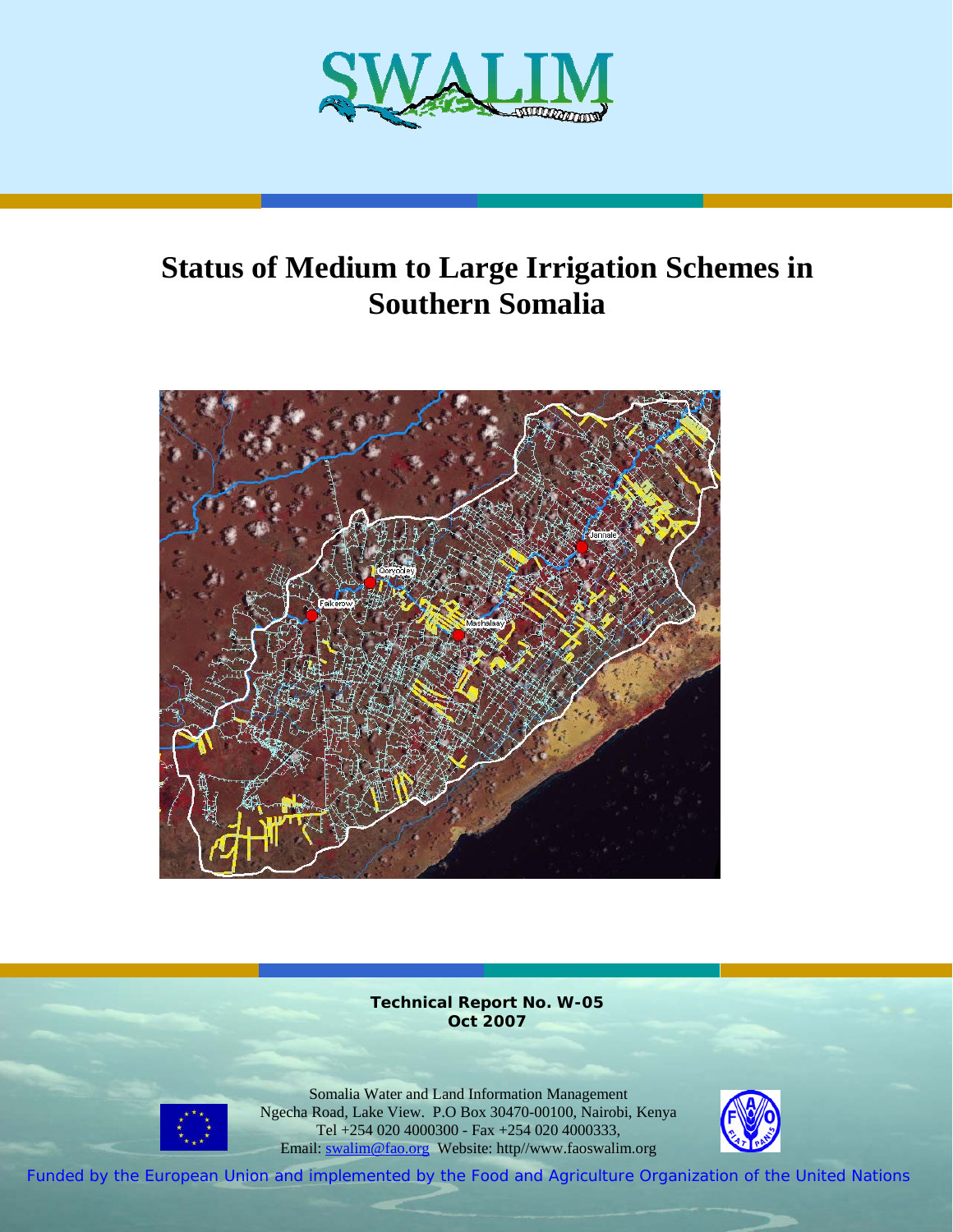#### **Disclaimer**

The designations employed and the presentation of material in this information product do not imply the expression of any opinion whatsoever on the part of the Food and Agriculture Organization of the United Nations and the SWALIM project concerning the legal status of any country, territory, city or area of its authorities, or concerning the delimitation of its frontiers or boundaries.

This document should be cited as follows:

**Mbara C.J., Gadain H.M** and **Muthusi F.M. (2007),** Status of Medium to Large Irrigation Schemes in Southern Somalia, Technical Report No W-05, FAO-SWALIM, Nairobi, Kenya.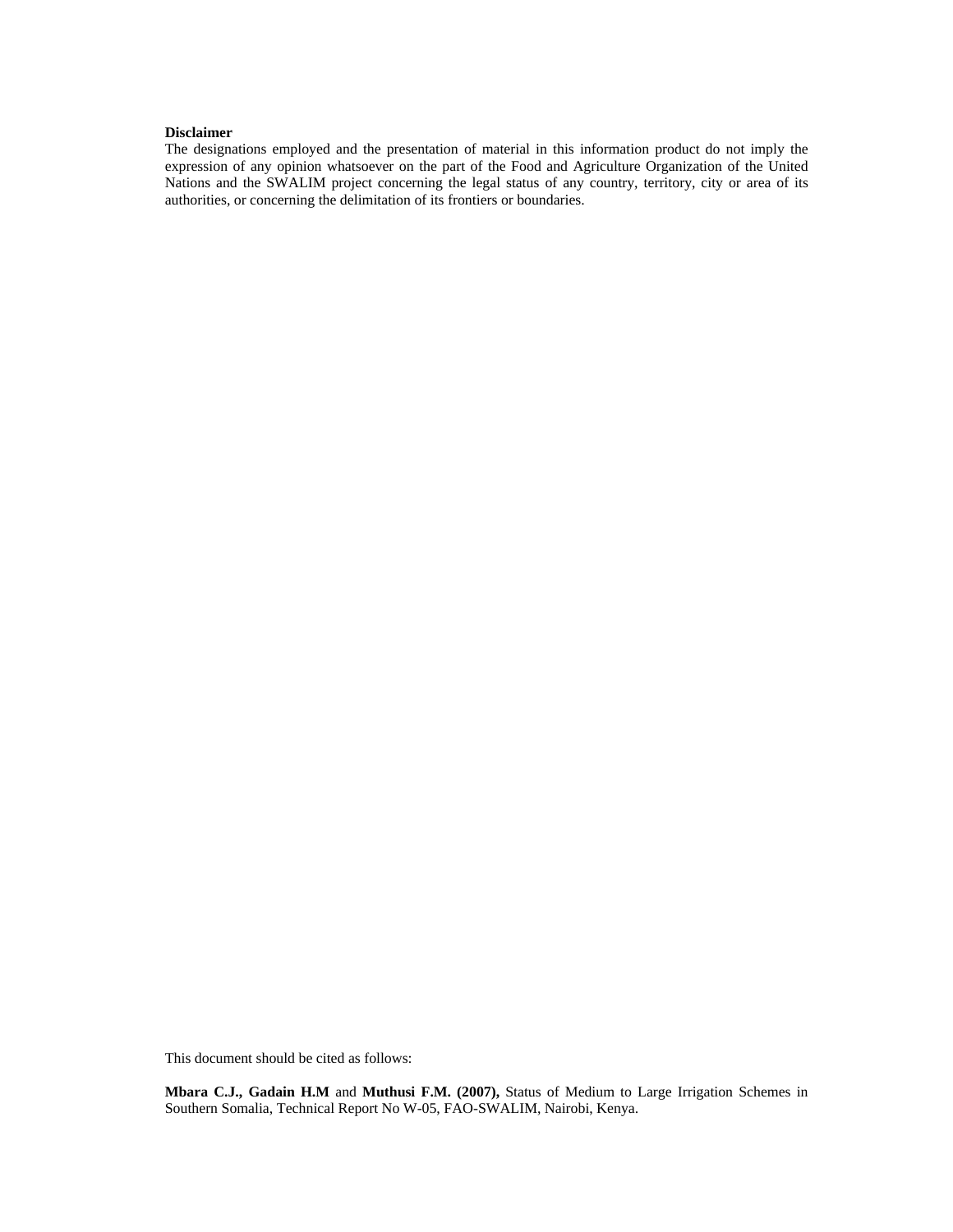#### **Acknowledgements**

This report is a result of an initiative by FAO SWALIM to identify the status of medium to large irrigation schemes in Southern Somalia for partners and donors active in the irrigation sector in Somalia.

The assessment is based on document reviews and key contact interviews, digital irrigation infrastructure datasets developed by SWLIM using GIS and remote sensing as well as on the consultants' experiences in irrigation and drainage.

The consultants appreciate all the SWALIM staff for their valuable support throughout the assignment. Special thanks to Mr Musse Shaye for his contribution in identifying and verifying all irrigation schemes and to Mr. Craig von Hagen and Mr. Dickson Aduwo for the GIS work.

Last but not least, the consultants appreciate the roles of AGROSPHERE, CEFA, CARE-Somalia, UNDP-Somalia, FAO Somalia and PACSU for the provision of detailed information on activities and programmes undertaken by their organisations in the irrigation sector in Southern Somalia. Special appreciations are due to Mr Renato Marai, Coordinator of the ARDOPIS project of FAO Somalia.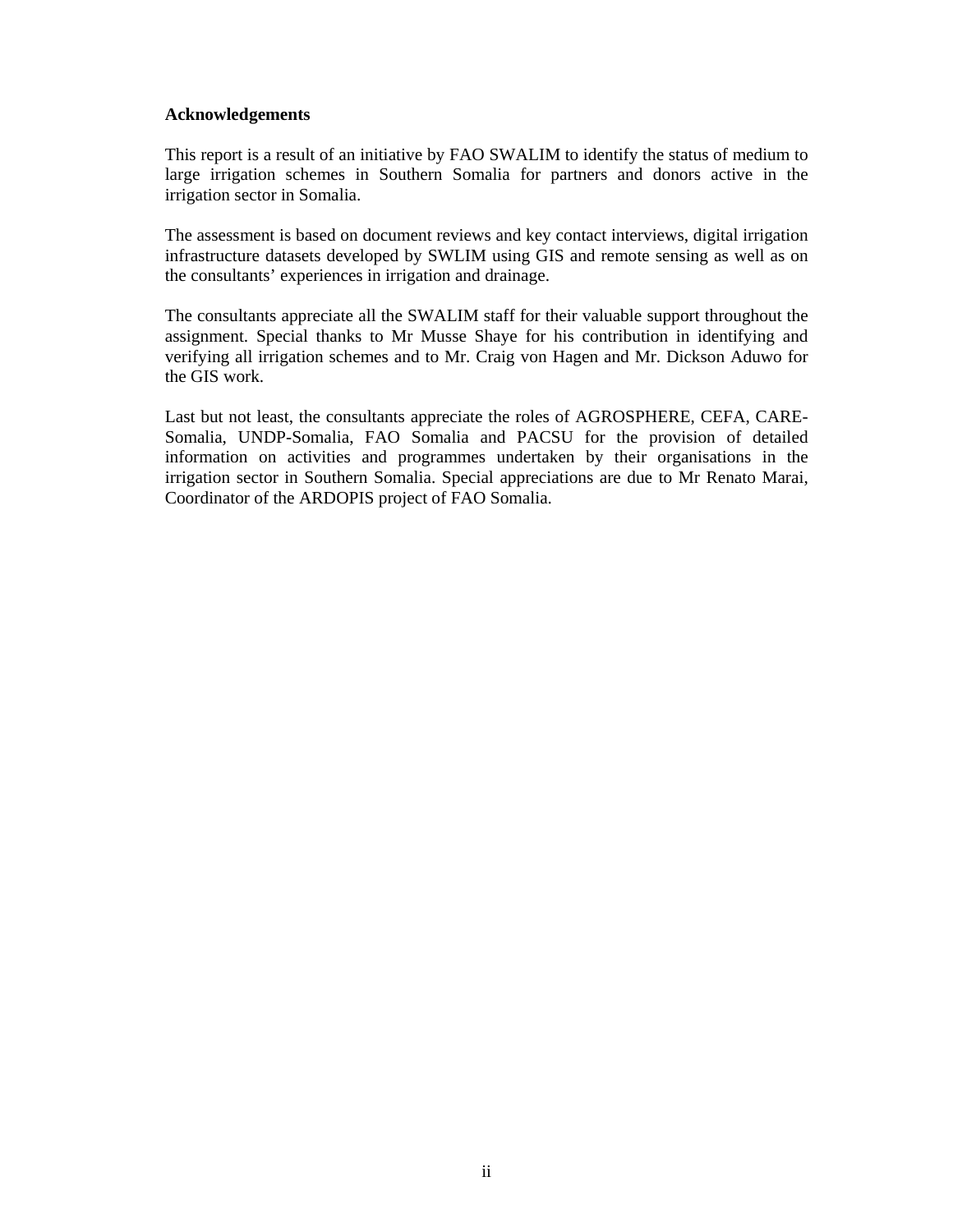### **Executive Summary**

The Juba and Shabelle river basins have been, and could again be, the breadbasket of Somalia. They have considerable potential for irrigation development, and several irrigation schemes have been developed on these two major river basins to provide sustainable food security and alleviate poverty in the country. However, due to 16 years of civil insecurity and unrest the majority of these schemes have collapsed.

\_\_\_\_\_\_\_\_\_\_\_\_\_\_\_\_\_\_\_\_\_\_\_\_\_\_\_\_\_\_\_\_\_\_\_\_\_\_\_\_\_\_\_\_\_\_\_\_\_\_\_\_\_\_\_\_\_\_\_\_\_\_\_\_\_\_\_\_\_\_\_\_\_\_\_\_\_\_\_\_\_\_\_\_\_\_\_

Based on the conclusions and recommendations of the "Banana Sector Study" prepared by the European Commission (EC, 2002), the European Commission has moved to restore some irrigation facilities, and rehabilitate and maintain former irrigated plantations and irrigation schemes.

The EC-funded Somalia Water and Land Information Management (SWALIM) project, as part of its objectives, addresses the need for information products and services to improve agricultural production. In line with this objective, SWALIM undertook a comprehensive study to identify the status of medium to large irrigation schemes in Southern Somalia. The overall objective was to provide a database and information on the status of the irrigation infrastructure, which has been progressively declining since the break out of the civil war in 1991. The assessment consisted of:

- (i) A desk-based assessment
- (ii) Built up of a baseline irrigation infrastructure database from existing topographic maps and satellite images
- (iii) A rapid field assessment on the major river regulation infrastructure in the Shabelle River basin.

In the desk-based assessment, the documents reviewed included a number of pre-war studies, designs, concept papers, feasibility studies and scheme assessments. All these documents contain information on individual schemes or a cluster of a few schemes, which provides very fragmented information, without giving a general overview of a larger area required for the management of several inter-related schemes. Based on the fragmented information this report presents a systematic collection of most available data and information on the irrigation schemes and irrigation infrastructure.

Extensive GIS work was carried out to identify major irrigation canals. The canals were digitised from the existing topographic maps, originating from the 1970's and reflecting the existence of the irrigation schemes at that time. These maps were overlaid by another set of data on canals. This latter set was derived from mainly Landsat satellite images reflecting the situation at the beginning of the new century. Even a simple visual interpretation gives very quick and interesting impression of the development. Surprisingly, the comparison shows that numerous new canals can be detected. NDVI analysis was also performed to try to identify if the schemes around the canals are operational or not. This work has not been completed yet. However, one of the main achievements of this exercise, besides identifying more than 5,000 km of canal infrastructure, is that of identifying the real boundaries of the irrigation schemes. The irrigation schemes many times were not developed to the size planned in their designs, and little information was available before this study on the actual size implemented.

Field visits and interviews were organised with barrage operators and communities. These interviews provided valuable information on the operational status of the irrigation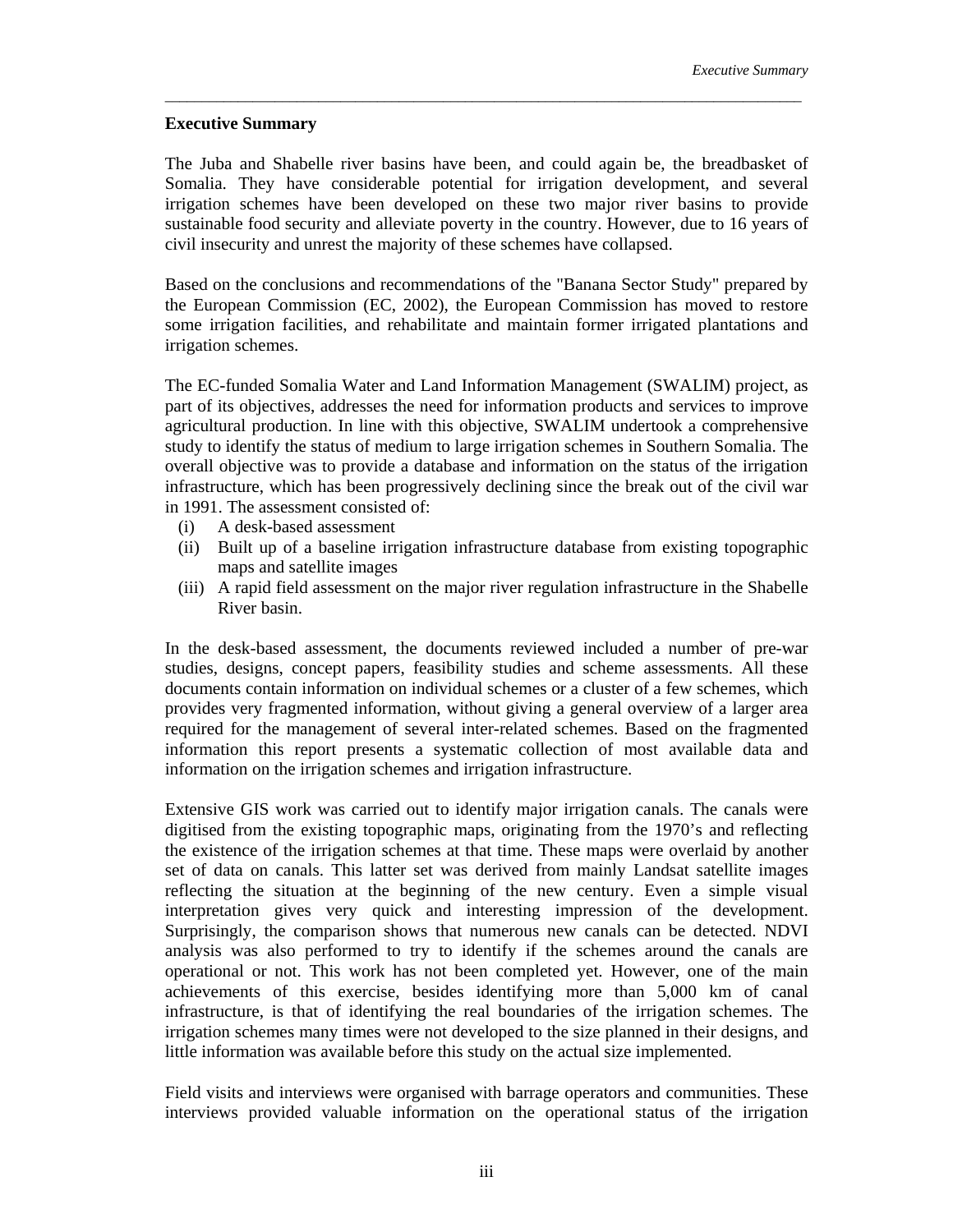infrastructure. Digital photos linked to GPS coordinates were also taken to provide information on the status of canals and flow regulators. Key contact interviews were conducted with lead agencies active in the irrigation sector in Southern Somalia. Information gathered determined operational status, types of crops grown, management and administration of schemes and their major irrigation infrastructure, including river regulation works, primary and secondary canals and their command areas, areas currently under irrigation, potential for future development and on-going rehabilitation efforts. Preliminary results gained in GIS work were discussed in detail at workshops and interviews in order to verify the data derived by remote sensing.

\_\_\_\_\_\_\_\_\_\_\_\_\_\_\_\_\_\_\_\_\_\_\_\_\_\_\_\_\_\_\_\_\_\_\_\_\_\_\_\_\_\_\_\_\_\_\_\_\_\_\_\_\_\_\_\_\_\_\_\_\_\_\_\_\_\_\_\_\_\_\_\_\_\_\_\_\_\_\_\_\_\_\_\_\_\_\_

The report is divided into five main sections:

- (i) Methodology
- (ii) Natural resources
- (iii) Legal-institutional aspects
- (iv) Establishment of digital irrigation infrastructure dataset
- (v) Status of irrigation infrastructure and schemes

The above structure is supposed to provide baseline data and information for various users including (i) donors and investors considering various options of rehabilitation; (ii) designers of irrigation schemes who need all natural resources and other information if possible in one report; and (iii) scheme managers and operators who need detailed infrastructure information.

Based on the literature review, contact interviews and information and data gathered during the study, the following can be summarised:

#### *Pre-War Status*

- 1. Agriculture was the primary water user in Southern Somalia with the pre-conflict irrigation systems. The medium to large irrigation schemes relied on water from the Juba and Shabelle rivers.
- 2. There were two major types of river water use for agricultural production in the Juba and Shabelle basins: a) flood recession (*deshek*) cultivation, and b) irrigated agricultural systems (pump or gravity supplied), originally based on a limited number of gated gravity fed river intakes.
- 3. Irrigation water was abstracted either by barrages with weirs controlling water flow into primary supply canals, or by pumped intakes drawing irrigation water directly from the rivers into primary canals.
- 4. Ten river regulation systems (barrages) existed, viz. the Fanoole Barrage, which is the only barrage identified on the Juba River, and the Sabuun, Balcad, Genale, Mashalley, Qoryooley, Falkerooy, Kurtunwareey, Sablaale and Haway barrages, all of which are situated on the Shabelle River.
- 5. Water uplifting infrastructure in Juba valley in 1990 consisted of 2 major and 2 minor pumping stations in Badheere dam for sugarcane production in Juba sugar project, a pumping station at Mogambo for rice production and 140 pump sets with an average lifting capacity of 170 l/s for banana production at Kamsuma.
- 6. The canal system comprised of primary, secondary and numerous tertiary canals. However, some small (private) canal systems originated directly from the two rivers. The primary canals were designed to have enough head to reach fields through secondary canals and, further down, through smaller tertiary canals to the individual farm intakes.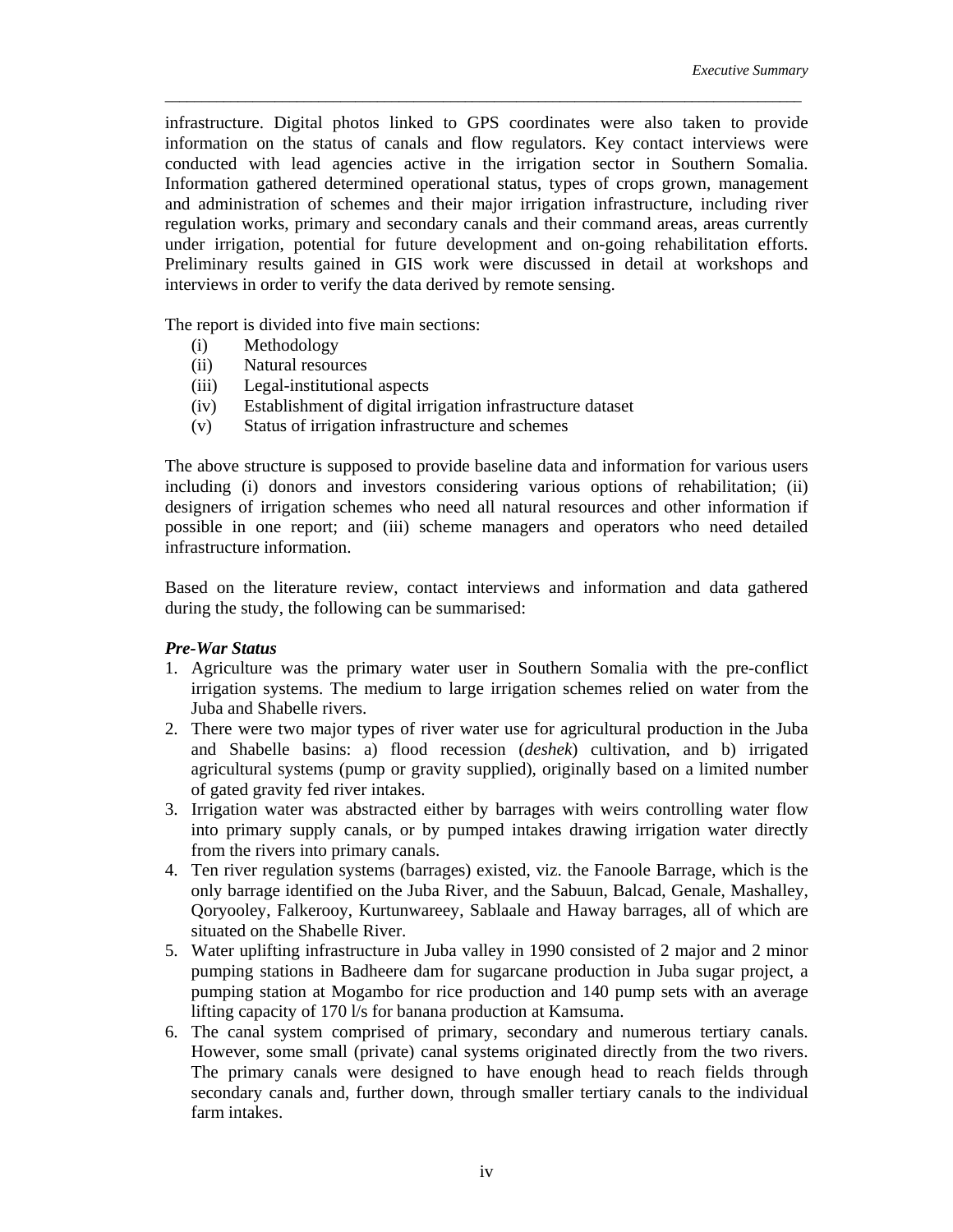7. Pre-conflict irrigation infrastructure was intact and delivered the required amounts of water to medium and large irrigation schemes as planned, designed, operated and managed, up to the time the war broke out in 1991. Nearly 90% of the schemes were operational before the war, the majority being located in Lower and Middle Shabelle and Lower Juba regions.

\_\_\_\_\_\_\_\_\_\_\_\_\_\_\_\_\_\_\_\_\_\_\_\_\_\_\_\_\_\_\_\_\_\_\_\_\_\_\_\_\_\_\_\_\_\_\_\_\_\_\_\_\_\_\_\_\_\_\_\_\_\_\_\_\_\_\_\_\_\_\_\_\_\_\_\_\_\_\_\_\_\_\_\_\_\_\_

- 8. From literature, estimates of the area under controlled irrigation for all the schemes in Juba and Shabelle before the break out of the civil war is 161 583 ha. However, some of these schemes may not have been fully operational all the time. The ministry of Agriculture estimates that in 1987/88 cropping year, 112 950 ha were under controlled irrigation, while 110 000 ha was under flood recession irrigation, giving the total irrigated area to 222 950 hectares. The main crops grown included sesame, maize and vegetables (Ministry of Agriculture, 1988).
- 9. Pre-conflict management and administration of medium to large scale irrigation schemes and irrigated farms in Southern Somalia were under the overall supervision of the Land and Water Department in the Ministry of Agriculture. Commercial concessions for bananas and sugarcane growing and processing were considered private investments and were therefore managed and administered privately.

### *Present Status*

Regarding the present status of the irrigation infrastructure, the study made a big step towards identifying the boundaries and the relevant canal systems of 32 irrigation schemes. The study further identified that:

- 10. All the ten barrages used for regulating water for irrigation before the break out of the civil war are currently not operational and require major rehabilitation work. Generally, the gates are stuck and embedded in mud, while lifting gears are broken. The main cause of failure is neglect and lack of maintenance during period of civil unrest.
- 11. The efficiency of canals in delivering water to the irrigation fields decreased to almost zero, with some breaking down completely. This is as a result of poor maintenance, leading to build up of silt and vegetation along the canals.
- 12. The 125 pump sets used for water uplifting before 1990 in Lower Juba are all either looted or failed and have been inoperative since the outbreak of the civil war.
- 13. River embankments for both Juba and Shabelle have been weakened by farmers in an attempt to access water after the breakdown of canals and barrages.
- 14. There are new canals developed in the irrigation schemes, and in some cases improvements done on the existing canals. From the GIS work, over 5,000 km of canal currently exist in Southern Somalia. Majority of the canals however require rehabilitation, as they are not currently operational.
- 15. The irrigation schemes which existed before the break out of the civil war are either partially operational or not operational at all. Less than 50% of what previously existed before the break out of the war is currently operational.

Further analysis of the conditions of the more than 5 000 km of canals, including siltation survey and data on culverts, road crossing and flow diversion structures will however require either extensive field surveys of many teams or the use of very high resolution aerial photography (Lidar). Analysis of the present, ever-changing, ad-hoc management structures of the schemes would also require new socio-economic field surveys.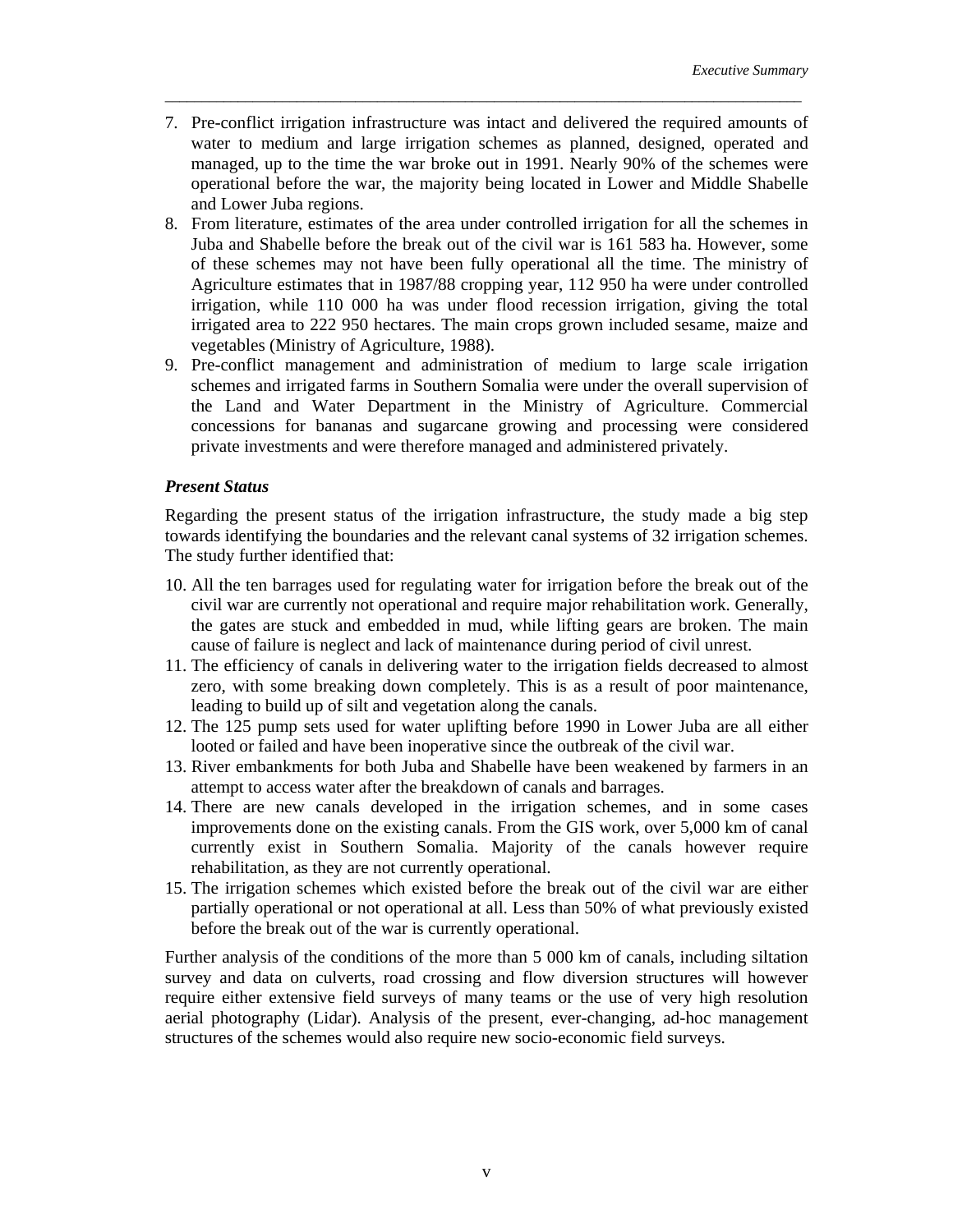# **Glossary of Somali Terms**

| Dyer   | Rainy season that normally occurs from October to December  |
|--------|-------------------------------------------------------------|
| Gu     | Rainy season that normally occurs during April to June      |
| Jilaal | Dry season from January to April                            |
| Hagaa  | Season of coastal showers, normally between July and August |
| Wadi   | A non-perennial (seasonal) stream                           |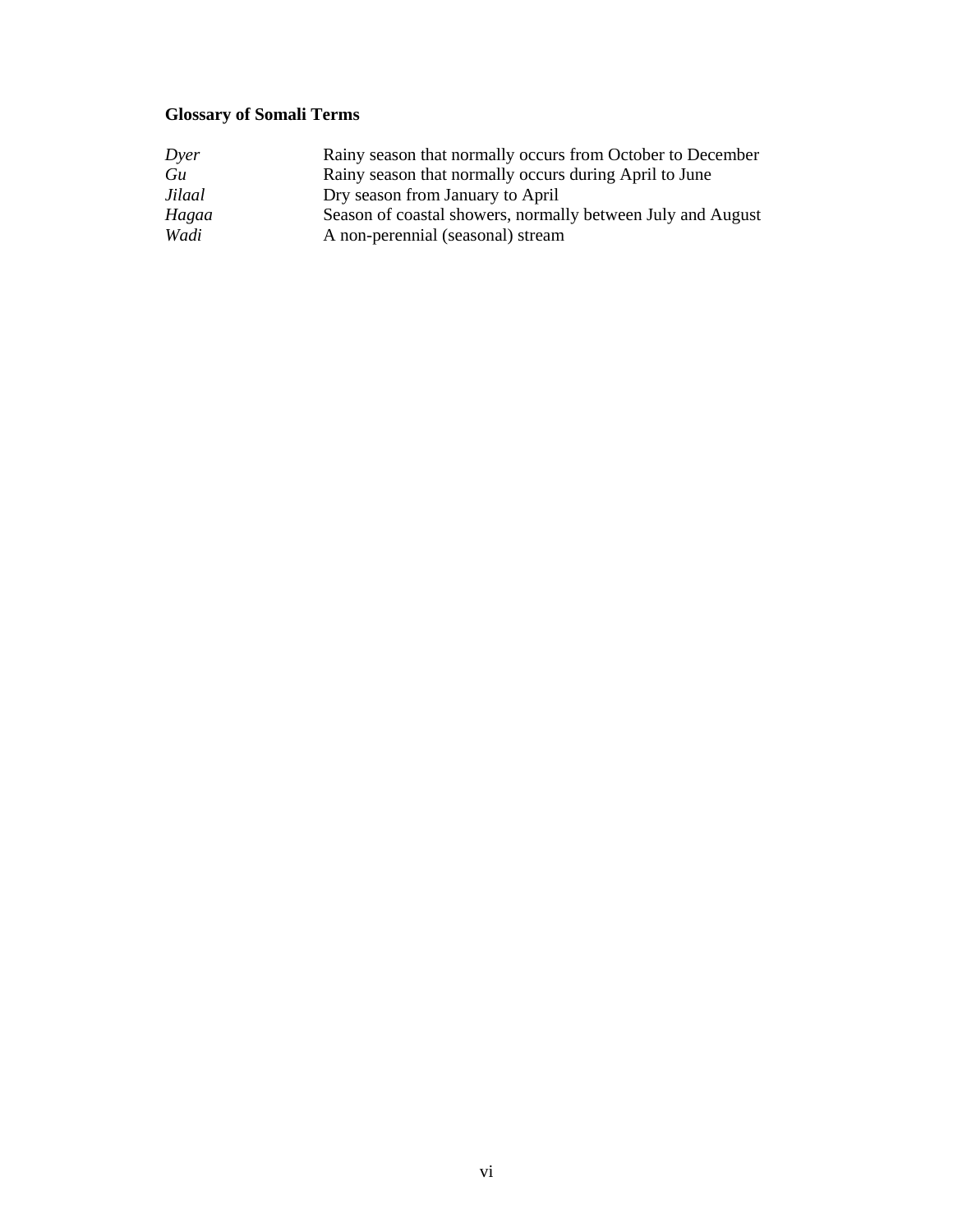# **Abbreviations and Acronyms**

| <b>ARDO</b>    | Aaran Relief and Development Organisation                                    |
|----------------|------------------------------------------------------------------------------|
| <b>ARDOPIS</b> | Agricultural Rehabilitation and Diversification of High Potential Irrigation |
|                | Schemes in Southern Somalia                                                  |
| <b>ASTER</b>   | Advanced Spaceborne Thermal Emission and Reflection Radiometer               |
| Care SSS       | Care Somalia South Sudan                                                     |
| <b>CCS</b>     | <b>Committee of Concerned Somalis</b>                                        |
| <b>CEFA</b>    | European Committee for Agricultural Training                                 |
| <b>CIDA</b>    | <b>Canadian International Development Agency</b>                             |
| <b>CIDRI</b>   | International Co-operation for an Intergrated Rural Development              |
| <b>CINS</b>    | Cooperazione Italiana Nord Sud                                               |
| <b>DBG</b>     | Daryeel Bulsho Guud                                                          |
| EC             | <b>European Commission</b>                                                   |
| <b>EDF</b>     | <b>European Development Fund</b>                                             |
| FAO            | Food and Agriculture Organization of the United Nations                      |
| FEWS           | Famine Early Warning System                                                  |
| <b>FSAU</b>    | Food Security Analysis Unit                                                  |
| <b>GIS</b>     | Geographical Information System                                              |
| <b>ITCZ</b>    | Inter-Tropical Convergence Zone                                              |
| <b>ITF</b>     | <b>Inter-Tropical Front</b>                                                  |
| <b>JOSSR</b>   | Jowhar Off-Stream Storage Reservoir                                          |
| <b>JSP</b>     | Juba Sugar Project                                                           |
| LANDSAT        | <b>Land Satellite</b>                                                        |
| NASA           | National Aeronautics and Space Administration                                |
| NDVI           | Normalized Difference Vegetative Index                                       |
| NGO            | Non Governmental Organization                                                |
| <b>PACSU</b>   | Project Assistance, Capacity Building and Supervision Unit                   |
| <b>RCMRD</b>   | Regional Centre for Mapping of Resources for Development                     |
| <b>REMPAI</b>  | Resource Management and Policy Analysis Institute                            |
| <b>SACB</b>    | Somalia Aid Coordination Body                                                |
| SACO           | Somali Agriculture and Commercial Operation                                  |
| SADO           | Social Life and Agriculture Development Organization                         |
| <b>SDA</b>     | <b>Settlement Development Agency</b>                                         |
| SDIO           | Society Development Initiative Organization                                  |
| SOM            | Somalia                                                                      |
| SSHDA          | The Sool, Sanaag & Hawd Development Agency                                   |
| SSS            | Somali Support Secretariat                                                   |
| <b>SWALIM</b>  | Somalia Water and Land Information Management                                |
| <b>TCP</b>     | <b>Technical Cooperation Programme</b>                                       |
| <b>TOPO</b>    | Topographic Map                                                              |
| UK             | <b>United Kingdom</b>                                                        |
| <b>UN</b>      | <b>United Nations</b>                                                        |
| <b>UNDP</b>    | <b>United Nations Development Programme</b>                                  |
| US/A           | <b>United States of America</b>                                              |
| <b>USAID</b>   | US Agency for International Development                                      |
| <b>USBR</b>    | United States Bureau of Reclamation                                          |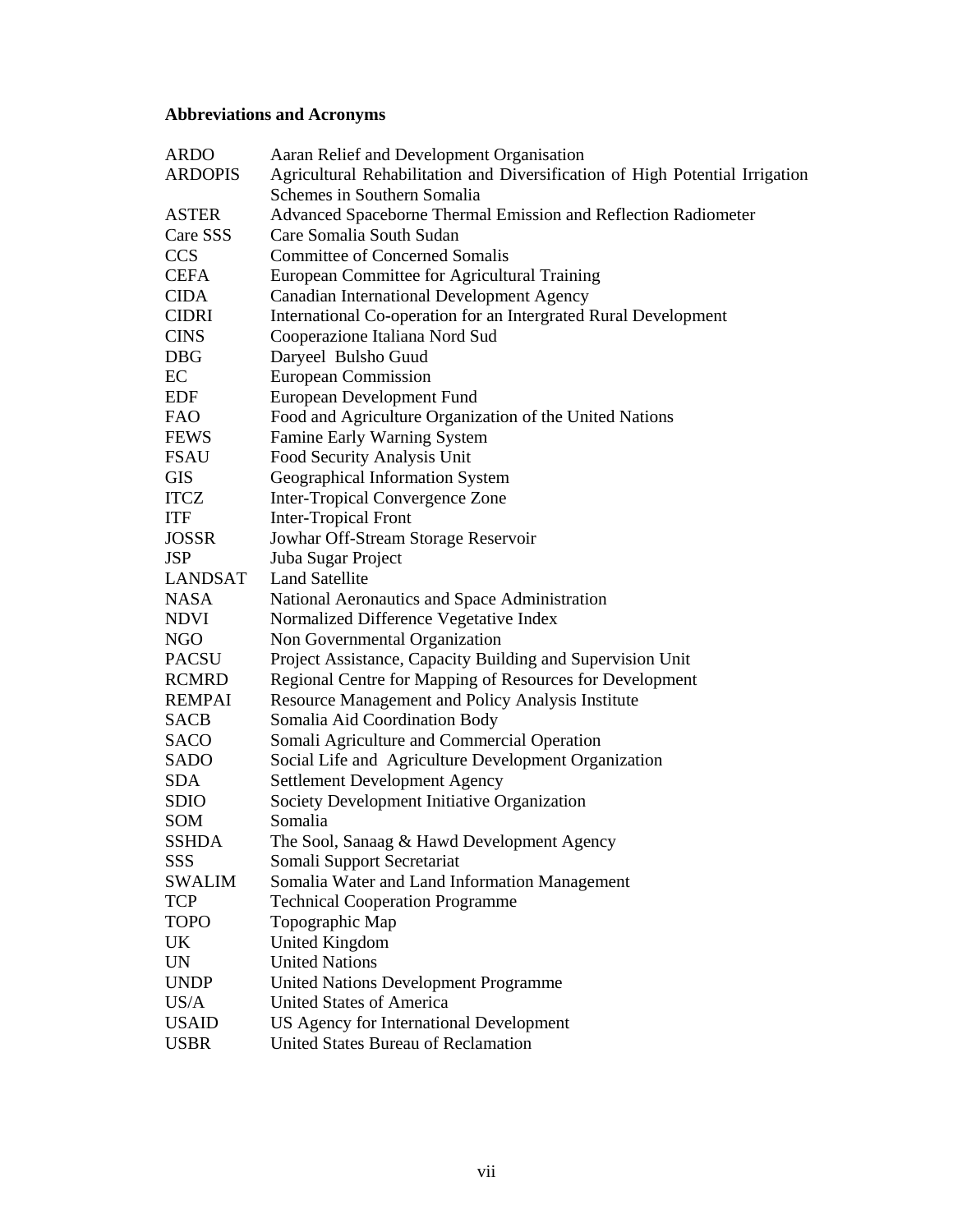### **Spelling of Places Names**

Spellings on place names in Somalia are very variable. Attempts have been made to use the same spellings throughout this document. To avoid misunderstanding, English and Italian spellings are given where these differ.

| Somali                | <b>English</b>      | <b>Italian</b>      |
|-----------------------|---------------------|---------------------|
| Afgooye               | Afgoi               | Afgoi               |
| Awdheegle             |                     | Audegle             |
| <b>Balcad</b>         | Balad               | Balad               |
| Baraawe               | <b>Brava</b>        | <b>Brava</b>        |
| <b>Buulo Mareerta</b> | <b>Bulo Marerta</b> | <b>Bulo Marerta</b> |
| Falkeerow             |                     | Falcherio           |
| Gayweerow             |                     | Gaiuero             |
| Golweyn               |                     | Goluen              |
| Hargeysa              | Hargeisa            |                     |
| Haway                 | Avai                | Avai                |
| Janaale               | Genale              | Genale              |
| Jilib                 | Jilib               | Gelib               |
| Jowhar                | Jowhar              | Giohar              |
| Kismayo               | Kisimaio            | Chisimaio           |
| Marka                 | Merca               | Merca               |
| Muqdisho              | Mogadishu           | Mogaddiscio         |
| Qoryooley             |                     | Coriolei            |
| Shabelle              | Shebelli            | Scebeli             |
| Shalambood            | Shalambot           | Scialambot          |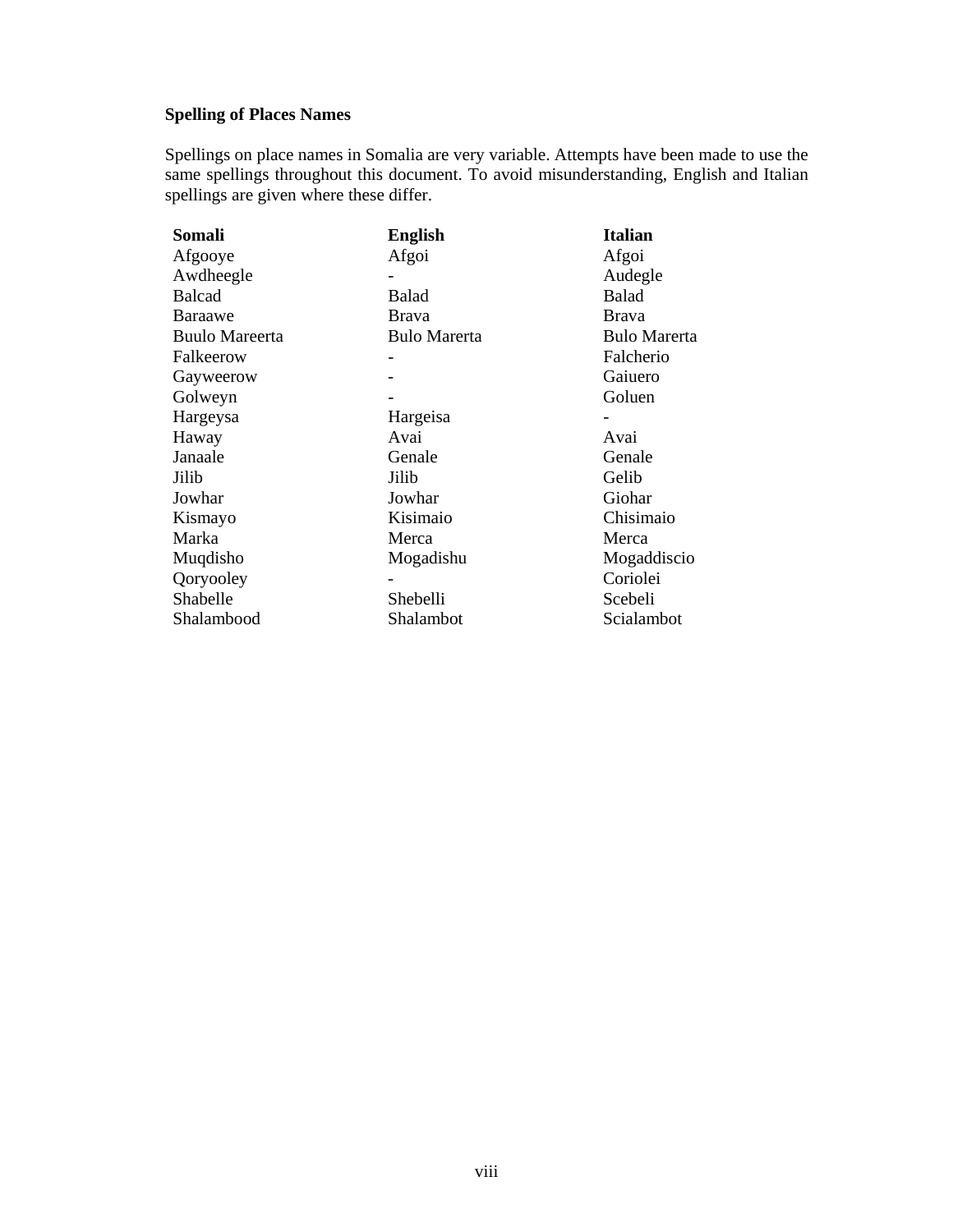### **Table of Contents**

| 1.                             |    |  |
|--------------------------------|----|--|
| 1.1                            |    |  |
| 1.2                            |    |  |
| 1.3                            |    |  |
| 1.4                            |    |  |
| 1.5                            |    |  |
| 1.6                            |    |  |
| 2.                             |    |  |
|                                |    |  |
| 2.1                            |    |  |
| 2.2                            |    |  |
| 2.3                            |    |  |
| 2.4                            |    |  |
| 2.5                            |    |  |
| 3.                             |    |  |
|                                |    |  |
| 3.1                            |    |  |
| 3.2                            |    |  |
|                                |    |  |
|                                |    |  |
| 3.3                            |    |  |
|                                |    |  |
|                                |    |  |
|                                |    |  |
| 3.4                            |    |  |
|                                |    |  |
| 4. Legal-Institutional Aspects | 16 |  |
| 4.1                            |    |  |
| 4.2                            |    |  |
|                                |    |  |
|                                |    |  |
|                                |    |  |
| 4.3                            |    |  |
| 4.3.1                          |    |  |
|                                |    |  |
|                                |    |  |
|                                |    |  |
| 5.                             |    |  |
| 5.1                            |    |  |
| 5.2                            |    |  |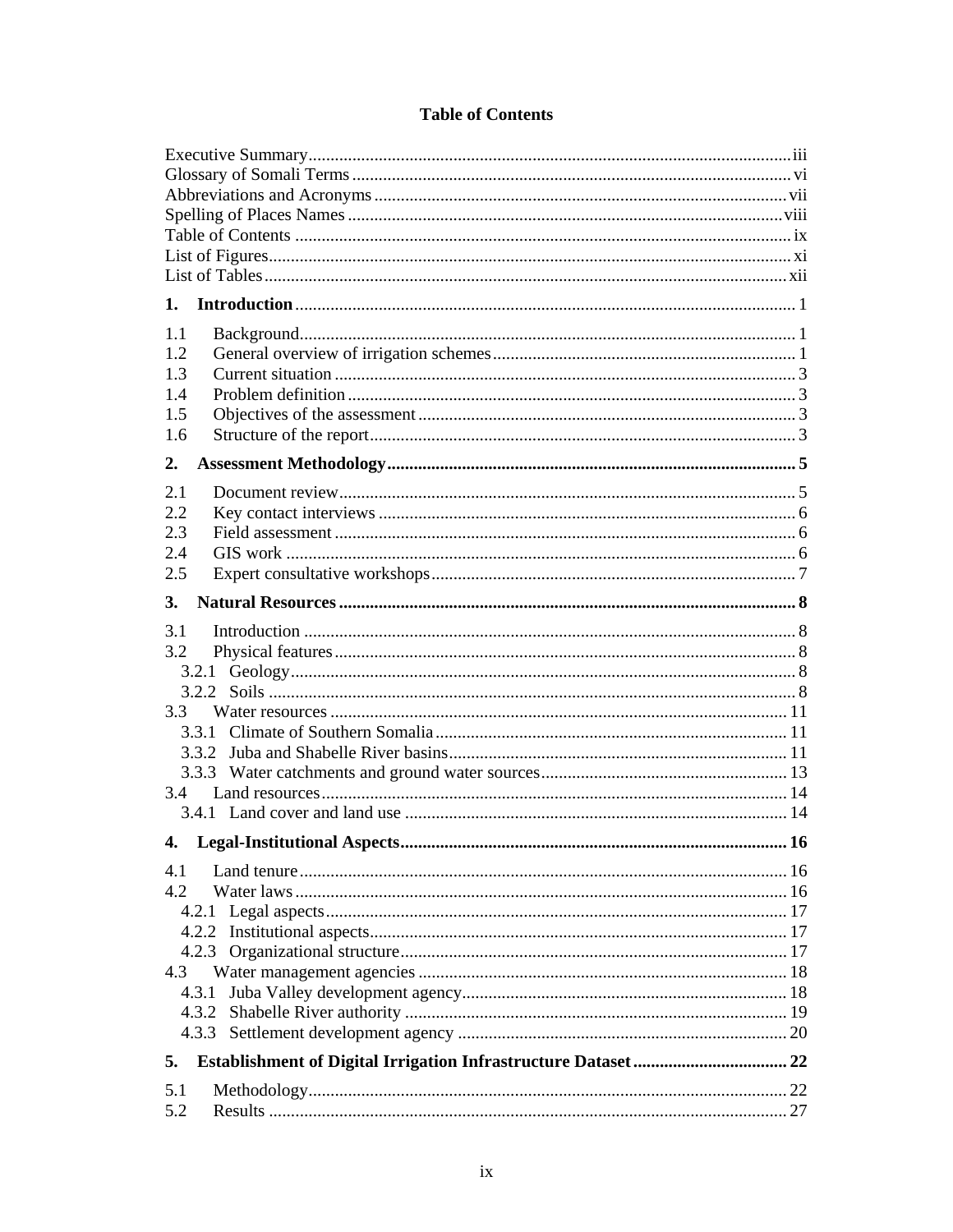| Status of Irrigation Infrastructure / Schemes in Southern Somalia 30<br>6.      |  |
|---------------------------------------------------------------------------------|--|
| 6.1                                                                             |  |
| 6.2                                                                             |  |
| 6.2.1                                                                           |  |
|                                                                                 |  |
|                                                                                 |  |
|                                                                                 |  |
|                                                                                 |  |
|                                                                                 |  |
|                                                                                 |  |
|                                                                                 |  |
|                                                                                 |  |
|                                                                                 |  |
| 6.2.11                                                                          |  |
| 6.2.12                                                                          |  |
| 6.2.13                                                                          |  |
| 6.2.14                                                                          |  |
| 6.2.15                                                                          |  |
| 6.2.16                                                                          |  |
| 6.3                                                                             |  |
|                                                                                 |  |
|                                                                                 |  |
|                                                                                 |  |
|                                                                                 |  |
| 6.3.5 Summary of Schemes under Controlled Irrigation in Southern Somalia and    |  |
|                                                                                 |  |
| 6.4                                                                             |  |
|                                                                                 |  |
|                                                                                 |  |
|                                                                                 |  |
| 7.                                                                              |  |
| 7.1                                                                             |  |
| 7.2                                                                             |  |
|                                                                                 |  |
|                                                                                 |  |
|                                                                                 |  |
|                                                                                 |  |
|                                                                                 |  |
| Annex 2: List of agencies active in irrigation sector in Southern Somalia  64   |  |
|                                                                                 |  |
| Annex 4: Organization and Management of Irrigation Schemes: Mogambo  irrigation |  |
|                                                                                 |  |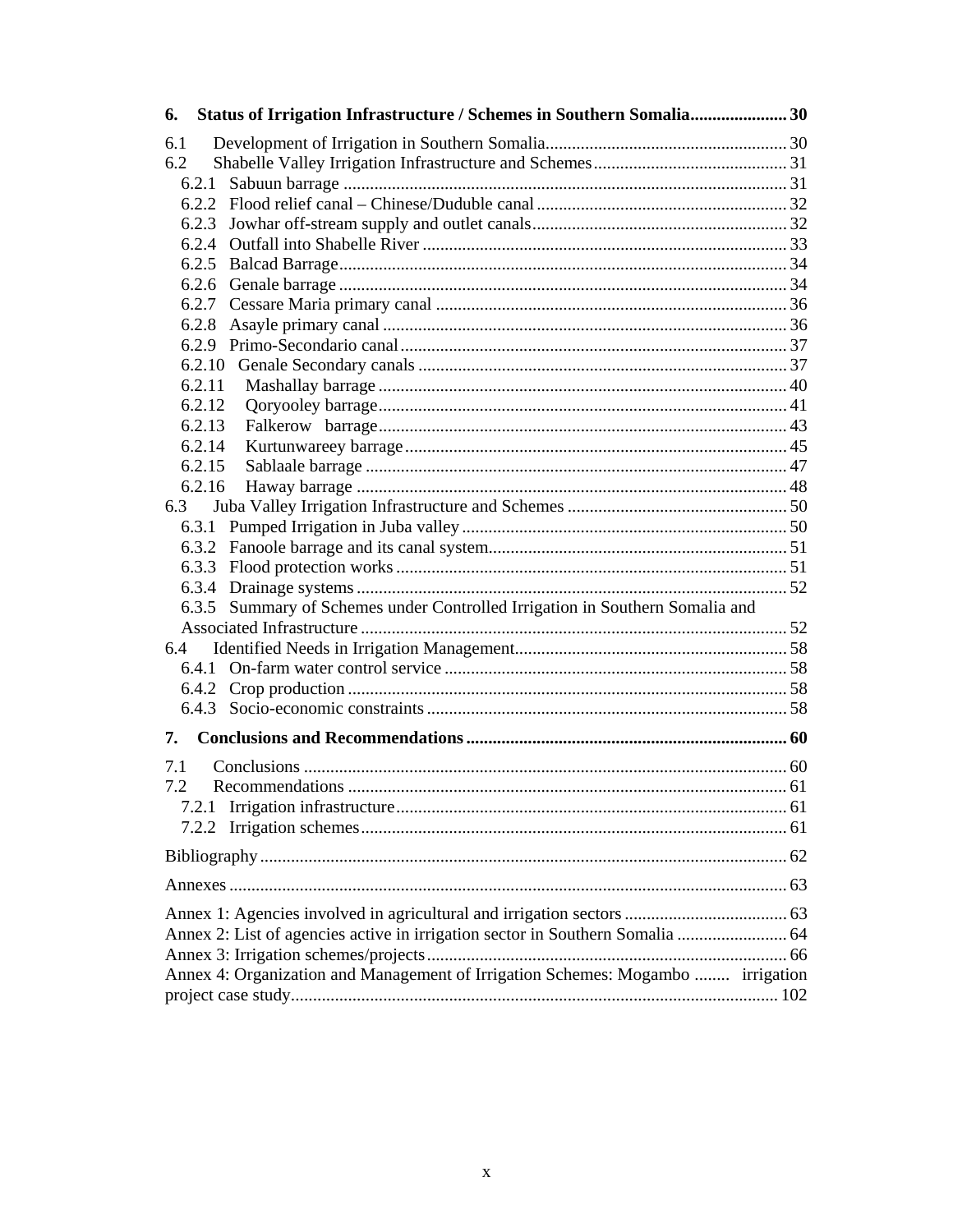# **List of Figures**

| Figure 3.1: Soil types along the riverine areas of the Juba and Shabelle Rivers 10 |  |
|------------------------------------------------------------------------------------|--|
|                                                                                    |  |
| Figure 3.3: Potential riverine irrigation areas in the Juba and Shabelle Rivers13  |  |
|                                                                                    |  |
|                                                                                    |  |
|                                                                                    |  |
|                                                                                    |  |
|                                                                                    |  |
|                                                                                    |  |
|                                                                                    |  |
|                                                                                    |  |
|                                                                                    |  |
|                                                                                    |  |
| Figure 6.1: Photos showing the current status of Sabuun barrage32                  |  |
| Figure 6.2: Status of some of the canals taking off Genale barrages36              |  |
|                                                                                    |  |
| Figure 6.4: Status of gates, superstructure and lifting mechanisms in Qoryooley    |  |
|                                                                                    |  |
|                                                                                    |  |
| Figure 6.6: Status of some of the primary canals in Qoryooley barrage area43       |  |
|                                                                                    |  |
| Figure 6.8: Status of primary canals taking off Falkerow barrage 44                |  |
| Figure 6.9: A photo gallery showing current status of Kurtunwareey barrage45       |  |
|                                                                                    |  |
|                                                                                    |  |
| Figure 6.12: Current status of Haway barrage and its canalization system  49       |  |